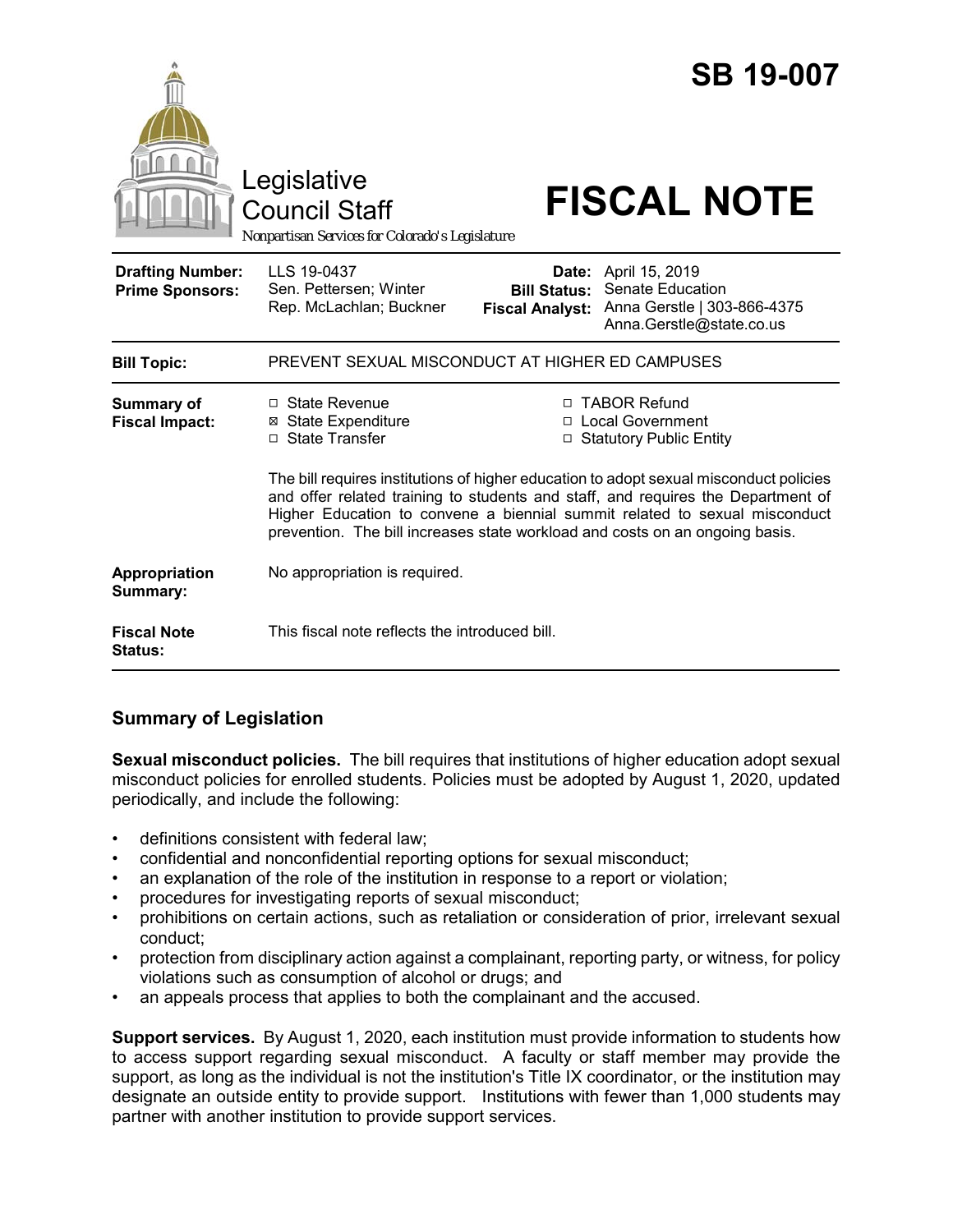April 15, 2019

**Training.** By August 1, 2020, each institution must offer annual training to new students and staff about the institution's sexual misconduct policy, the resources available, and awareness and prevention of sexual misconduct. The bill specifies what may be included in the training, and that information on the policy, training, and sexual misconduct prevention must be posted to the institution's website and distributed through email or other means of communication.

**Reporting.** By January 1, 2020, and each subsequent year, institutions must provide to the Department of Higher Education (DHE) their policy, or any updates to the policy, and a description of the training provided, to be posted on DHE's website.

**Summits.** Beginning August 1, 2020, DHE must convene a planning committee to host biennial summits on sexual misconduct on institution campuses for interested persons to facilitate communication, share information, and hear from experts as it relates to awareness and prevention of sexual misconduct. The bill specifies the membership and appointment procedures of the ten-person committee, which must report to the General Assembly a summary of the events, attendees, outcomes, and recommendations by January 15 in the year following a summit.

#### **State Expenditures**

The bill increases workload and costs for DHE and institutions of higher education, as discussed below.

**Department of Higher Education.** The bill increases expenditures for the DHE to host and the committee to convene the summit every other year. Costs may include food, materials, speakers, travel, and other related costs. Based on the cost of convening meetings of a similar size, holding the summit is expected to cost approximately \$5,000 every other year. No change in appropriations is required.

In addition, the bill increases the workload for DHE to collect the required information from the institutions to be posted on the website, answer any questions from institutions, and convene the planning committee. The fiscal note assumes that members of the planning committee will not be compensated or reimbursed for expenses. This workload increase can be accomplished within current appropriations.

**Institutions of higher education.** The bill increases costs and workload for institutions of higher education to adopt sexual misconduct policies, adjust current procedures, and provide training to students and staff. Costs will vary among institutions and depend on the sexual misconduct policies, training, and support staff that are already in place. No change in appropriations is required.

### **Technical Note**

The bill requires that institutions provide a copy of their sexual misconduct policy and a description of the required training to DHE by January 1, 2020, but the policies do not have to be adopted until August 2, 2020. The fiscal note assumes that the bulk of the work developing the policy and training will occur in FY 2019-20.